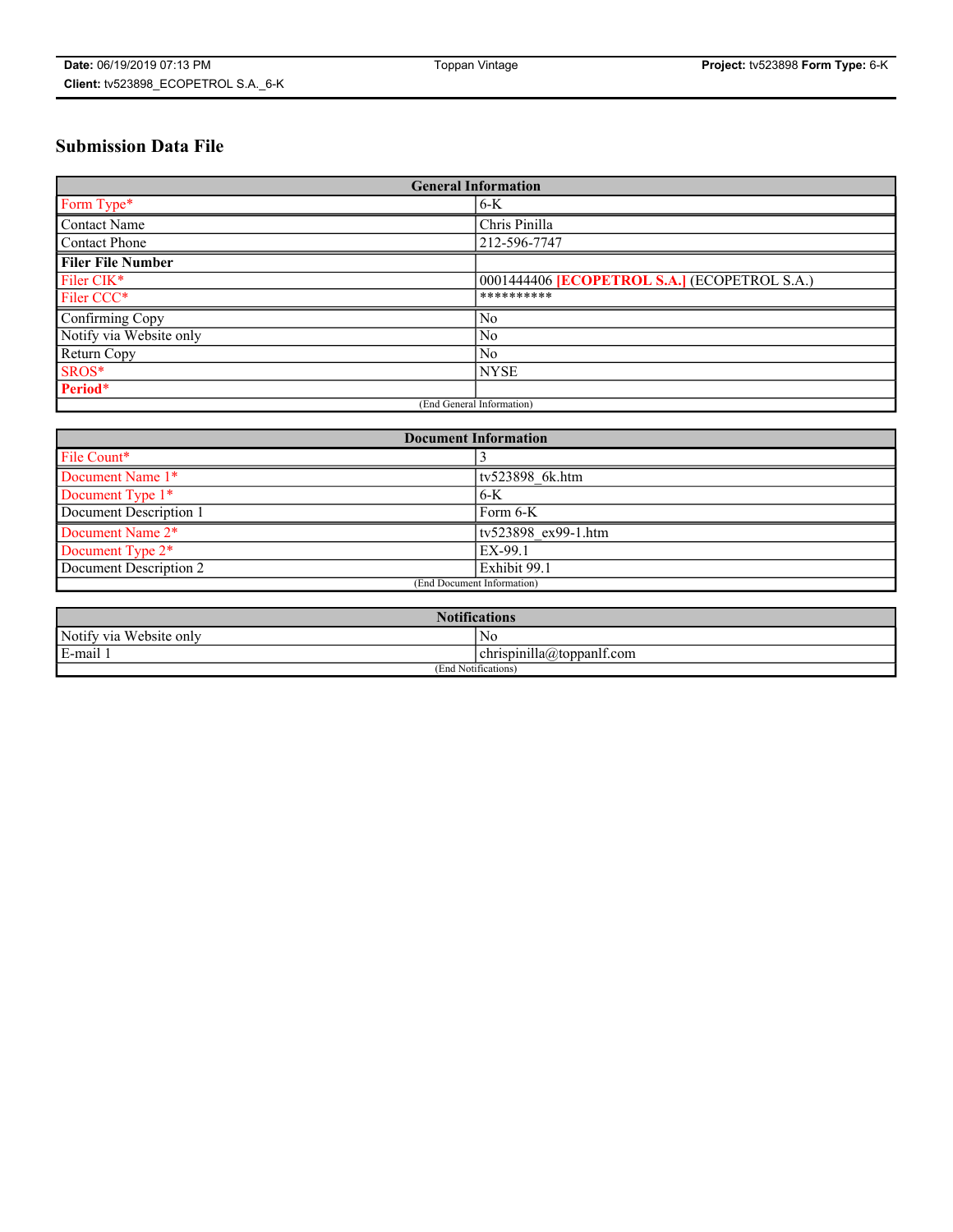#### **UNITED STATES SECURITIES AND EXCHANGE COMMISSION Washington, D.C. 20549**

#### **FORM 6-K**

#### **REPORT OF FOREIGN PRIVATE ISSUER PURSUANT TO RULE 13a-16 OR 15d-16 UNDER THE SECURITIES EXCHANGE ACT OF 1934**

For the month of June, 2019

Commission File Number 001-34175

### ECOPETROL S.A.

(Exact name of registrant as specified in its charter)

N.A.

(Translation of registrant's name into English)

COLOMBIA

(Jurisdiction of incorporation or organization)

Carrera 13 No. 36 – 24 BOGOTA D.C. – COLOMBIA

(Address of principal executive offices)

Indicate by check mark whether the registrant files or will file annual reports under cover of Form 20-F or Form 40-F.

Form 20-F  $\boxtimes$  Form 40-F  $\Box$ 

Indicate by check mark if the registrant is submitting the Form 6-K in paper as permitted by Regulation S-T Rule 101(b)(1)

 $Yes \Box$  No  $\boxtimes$ 

Indicate by check mark if the registrant is submitting the Form 6-K in paper as permitted by Regulation S-T Rule 101(b)(7)

 $Yes \Box$  No  $\boxtimes$ 

Indicate by check mark whether the registrant by furnishing the information contained in this form is also thereby furnishing the information to the Commission pursuant to Rule 12g3-2(b) under the Securities Exchange Act of 1934.

 $Yes \Box$  No  $\boxtimes$ 

If "Yes" is marked, indicate below the file number assigned to the registrant in connection with Rule 12g3-2(b): 82-  $N/A$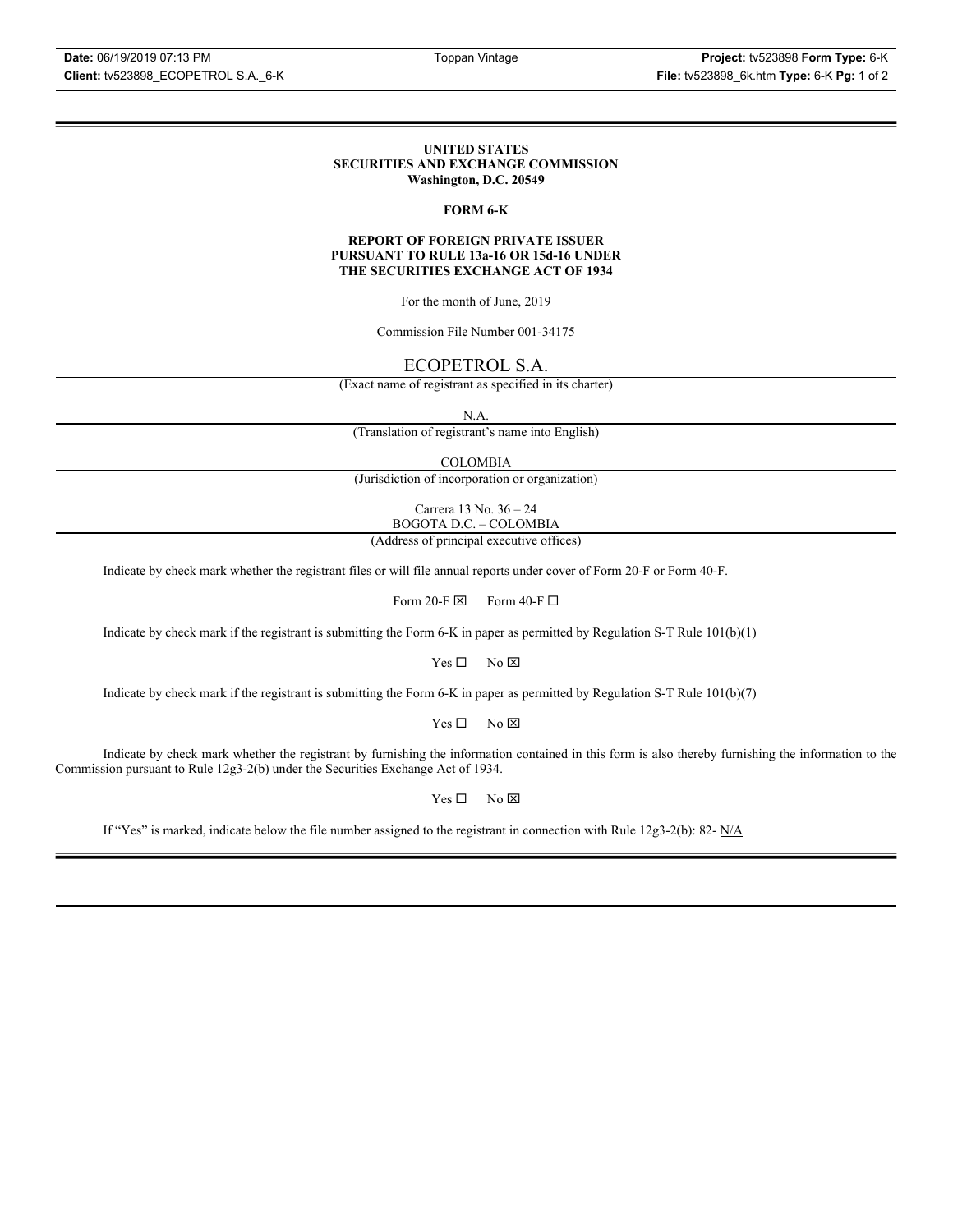#### **SIGNATURES**

Pursuant to the requirements of the Securities Exchange Act of 1934, the registrant has duly caused this report to be signed on its behalf by the undersigned, thereunto duly authorized.

Ecopetrol S.A.

By: /s/ Jaime Caballero Uribe

Name: Jaime Caballero Uribe Title: Chief Financial Officer

Date: June 19, 2019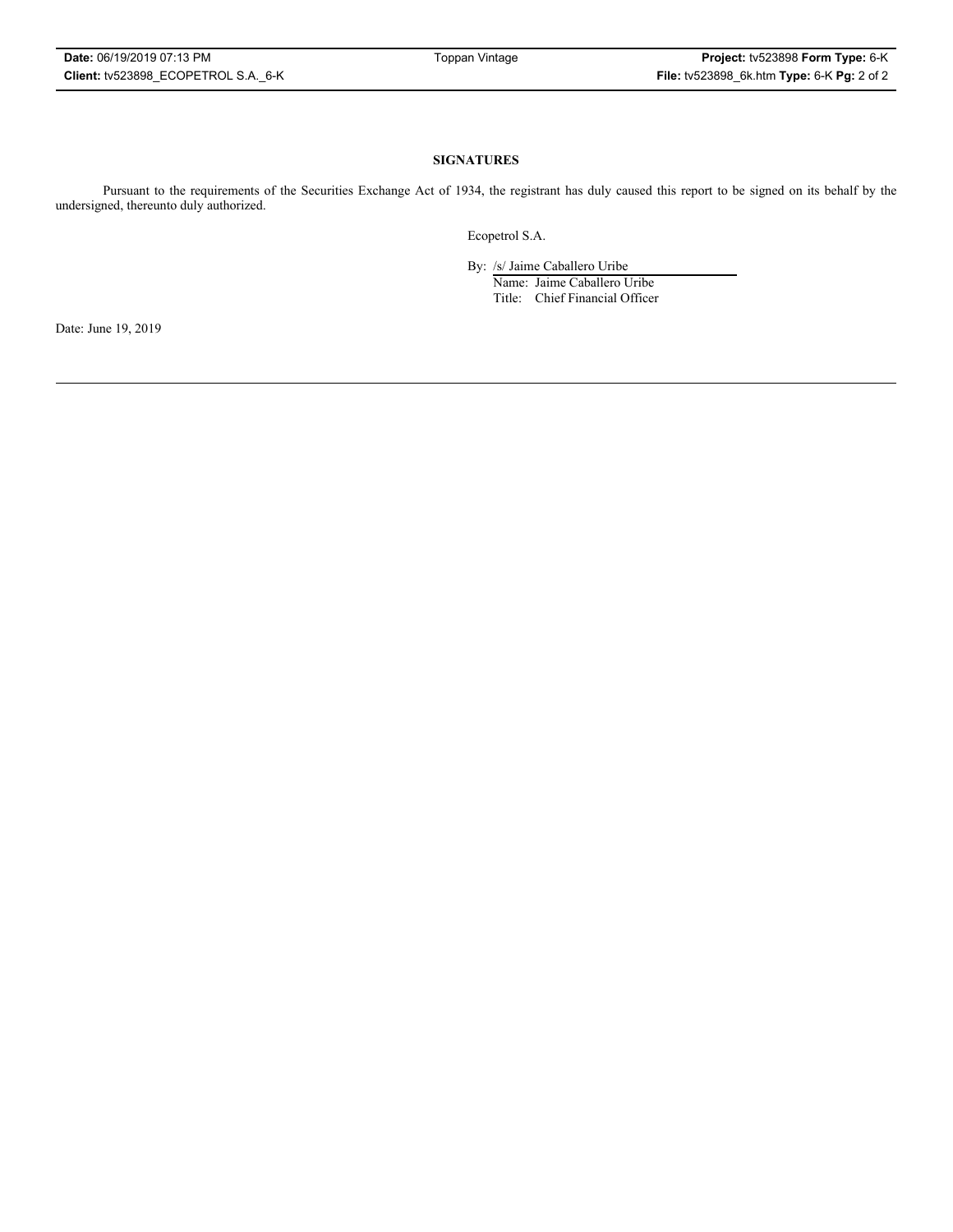**Exhibit 99.1**



## **Ecopetrol S.A.'s New committee in the Board of Directors**

Ecopetrol S.A (BVC: ECOPETROL; NYSE: EC) ("Ecopetrol" or the "Company") hereby reports that its Board of Directors in its session of June 14, 2019 approved the creation and conformation of the Technology and Innovation Committee and also included Dr. Orlando Ayala as a member of the Compensation and Nominating Committee.

#### **Technology and Innovation Committee**

- x **Luis Guillermo Echeverri\***
- Orlando Ayala
- Sergio Restrepo
- German Quintero
- Carlos Gustavo Cano
- Santiago Perdomo

#### **Compensation and Nomination Committee**

- x **Juan Emilio Posada\***
- Santiago Perdomo
- German Quintero
- Esteban Piedrahita
- Orlando Ayala

\*Director presiding each Committee.

-----------------------------------------

#### **Bogotá D.C., June 19, 2019**

*This release contains statements that may be considered forward looking statements within the meaning of Section 27A of the U.S. Securities Act of 1933 and Section 21E of the U.S. Securities Exchange Act of 1934. All forward-looking statements, whether made in this release or in future filings or press releases or orally, address matters that involve risks and uncertainties, including in respect of the Company's prospects for growth and its ongoing access to capital to*  fund the Company's business plan, among others. Consequently, changes in the following factors, among others, could cause actual results to differ *materially from those included in the forward-looking statements: market prices of oil & gas, our exploration and production activities, market conditions, applicable regulations, the exchange rate, the Company's competitiveness and the performance of Colombia's economy and industry, to mention a few. We do not intend, and do not assume any obligation to update these forward-looking statements.*